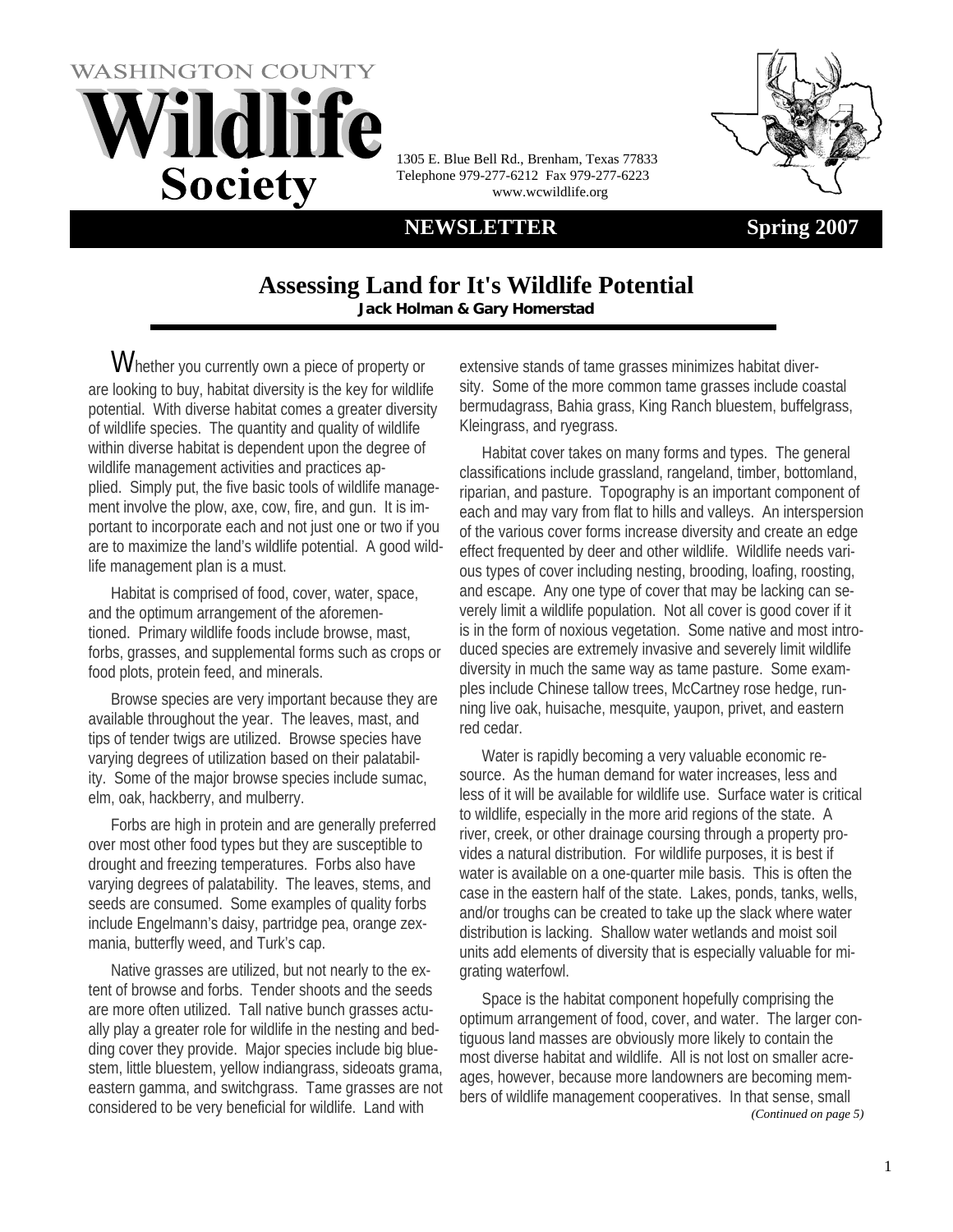# **WASHINGTON COUNTY** *Fildlife* **Society**

#### *OFFICERS:*

Sara Byman, Society President, (979) 830-8555 Ronald Perry, Society Vice President, (979) 289-2234 Dave Redden, Society Treasurer, (936) 878-1988 Jennifer Mohr, Society Secretary, (979) 278-3394

#### *WMA DIRECTORS:*

#### **Greenvine WMA**

Billie Eckert, Director, (979) 836-5904 Sara Byman, Vice-Director, (979) 830-8555 , melodyhillranch@earthlink.net

#### **Sun Oil Field WMA**

Gil Janner, Director, (979) 251-7134 Mike Busby, Vice-Director (979) 836-5233

#### **Rocky Creek WMA**

Ronald Perry, Director, (979) 289-2234 (home), (979) 732-5002 (cell)

Bill Kenisell, Vice-Director, (713) 446-2142, wkenisell@hotmail.com

#### **Post Oak WMA**

Clay Theeck, Director, (979) 830-0427, Bill Thane, Vice-Director, (979) 836-6764

#### **Sandtown WMA**

Val Hinze, Director, (979) 278-3120, zinh@industryinet.com Jennifer Mohr, Vice-Director, (979)278-3394, mohn@industryinet.com

#### **Mt. Vernon WMA**

Greg Schomburg, Director, (979) 836-2568

#### **New Years Creek WMA**

Dave Redden, Director, (936) 878-1988, dredden@tconline.net Monterey White, Vice-Director, (979) 326-836-3418 whiteoakfarm@att.net

#### *RESOURCE CONTACTS:*

Larry Pierce, County Extension Agent-Agriculture/ Natural Resources, (979) 277-6212, lw-pierce@tamu.edu Robert Lehmann, Texas Parks and Wildlife Depart-

ment – Environmental Specialist, (979) 277-6297, robertl@alpha1.net

# **President's Remarks**

#### **A new year and a new president……**

**M**y name is Sara Byman and I live in the Greenvine area of Washington County. I was introduced to the WC Wildlife Society in 2002 when my husband, Nelson, and I bought our property and decided to build a house and barn. New to country life, we quickly learned about wildlife management practices as we planted supplemental food plots and put up nest boxes. What an enlightening experience it has been!



I have enjoyed meeting like-minded people at the many programs, field days and annual meetings and have learned much about how to preserve and protect the land and our wildlife for future generations. Being active in the Greenvine Co-op and having served as its Co-Director and Director have prepared me to serve as your President of the Washington County Wildlife Society for 2007.

I would like to remind you that **it is time to renew your Wildlife Society membership for 2007**. Your participation is needed now more than ever. Your membership in the Washington County Wildlife Society insures continued participation in wildlife related projects, field days, workshops, and other educational events. Your dues help support and sponsor our local youth in wildlife camps, programs, and educational activities. With your generous support, the Society is expanding many of these efforts to include more students and different age groups. Also, with a one-time donation of \$1,000 or more, the Society will honor and recognize your lifetime commitment to the Society. You may mail or drop off your check at the Washington County office of the Texas Cooperative Extension located at 1305 East Blue Bell Road, Suite 104 in Brenham.

In an effort to provide better and more meaningful programs for the community, the WCWS has joined forces with the Texas Wildlife Association, Texas Master Naturalists, Native Plant Society, Bluebonnet Master Gardeners and Texas Bluebird Society to bring a very special program to you this year.

Please join us on Friday, May 25 for an informative program on **Rainbow Soil: Managing for the Ultimate in Soil Quality** presented by Dr. Patricia Richardson from The University of Texas at Austin. She is an expert in the area of ecologically sound land management and quite an entertaining speaker.

Help us get the word out to your family, neighbors and friends and join us for a great meal and an excellent program. There is a \$10 charge for this event and we ask that you kindly RSVP to the Extension office at 979 277-6212 by May 17.

I am looking forward to meeting all of you soon!

*Sara Byman* President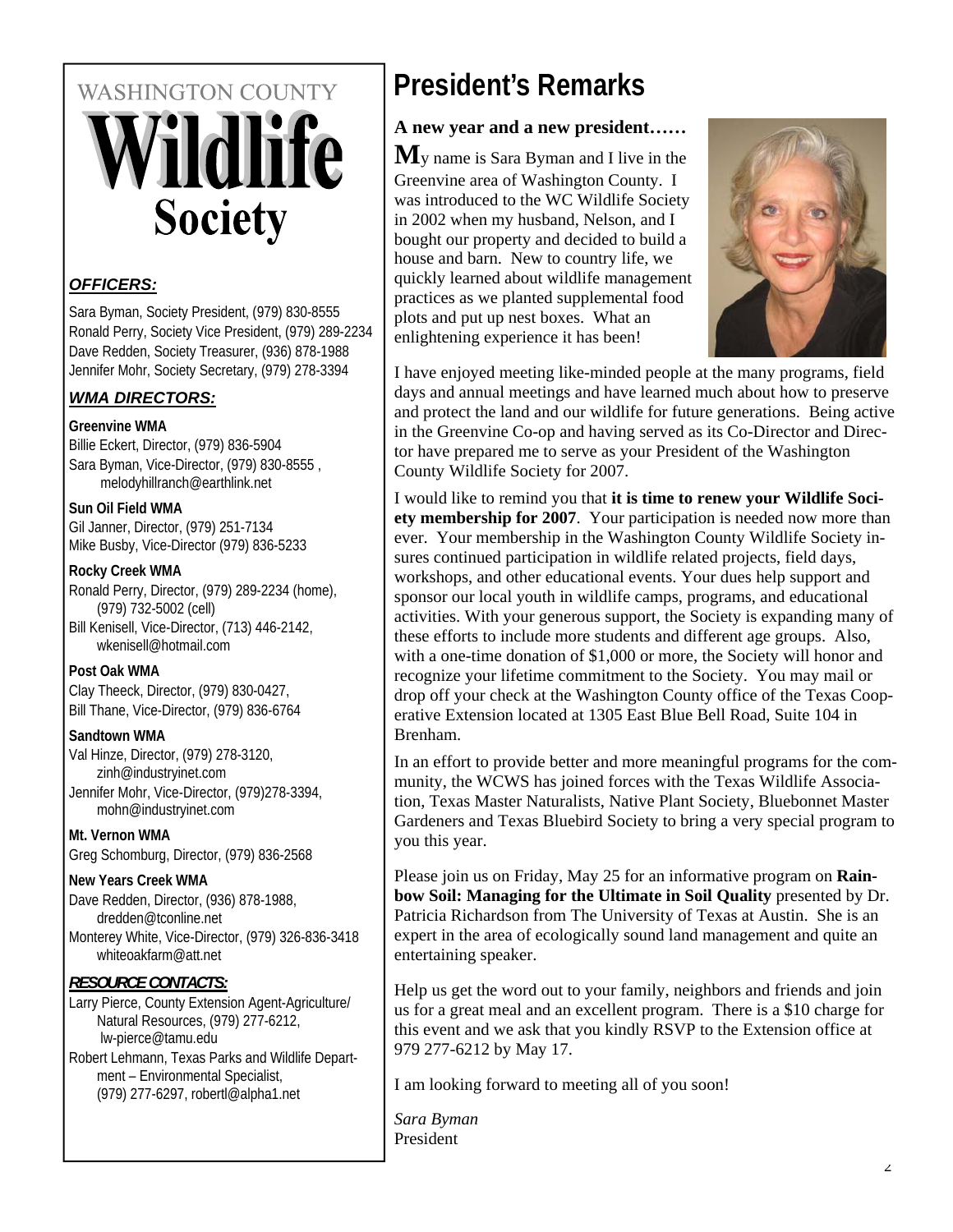## **The Planting of Supplemental Food Plots for Wildlife**

**T**he planting of supplemental food plots for wildlife seems to be a practice that is welcomed by most landowners and land managers who are interested in wildlife management. A wellplanned food plot can provide as much as 4 to 5 tons of forage per acre. However, the maximum benefits can only be obtained if the food plot is a compliment to the native vegetation. Food plots should be available when native vegetation is lacking or is in low nutritional value. We generally refer to these times as stress periods. In our area these stress periods normally occur in mid to late summer and late winter prior to the spring green-up.

April is the time to start preparing to plant warm season plots. The success of the plot depends on the land managers ability to correctly choose an appropriate seed variety, plant in a suitable site and use the correct planting procedures. Some considerations before you plant may include: Where should I plant? What should I plant? When should I plant? How should I plant?

#### **Where?**

Best if plots are located adjacent to some type of escape cover and in good soils. If possible, use separate areas for warm season and cool season food plots. The size of the plots should be one to five acres for every hundred acres of habitat present. Several smaller plots spread throughout an area is better than on large plot. Long narrow plots are better than wide ones. Food plots should be fenced from cattle and the bottom wire should be at least eighteen inches from the ground. It is not recommended to plant plots near public roads since they might encourage illegal hunting.

#### **What?**

A combination cowpeas and some type of small grain works very well together in a summer food plot. Cowpeas will come in many varieties such as Iron and Clay, Chinese Red, Purple Hull and Black-eyed. Soybeans may also be used in place of Cowpeas. Small grains can consist of

milo, millet and sunflower. Many landowners have had good luck with mixing commercial "wild bird seed" with their cowpeas. The addition of small grains into the food plot will serve a duel purpose to provide seeds for many species of birds and also as the seed head mature it will provide a food source well into July and August for the deer and other wildlife.

#### **When?**

Warm season plots should be planted in mid April depending on available soil moisture. Food plots that are not planted by mid May increases the risk on not getting adequate rains to sustain growth.

#### **How?**

Cowpeas and small grains are fairly simple to plant; the site should be shredded and disked or tilled to create a clean seedbed. Approximately 50 lbs of cowpeas or soybeans and 25 lbs of small grains or wild bird seed should be planted per acre. The seed should be evenly spread over the area by a commercial seeder or by hand depending on the size of area to be planted. Seeds should then be lightly covered with a disk or some type of drag to insure ground to seed contact. The end results should be a planting depth around no more than 1 inch deep. Plots will need to be fertilized correctly to realize the full benefit. Soil test should be taken to determine the lime and fertilizer requirements.

#### **Finally**

Food plots are no way a cure-all for poor habitat management. Without consideration of the native food source and cover requirements for wildlife, food plots will not provide the adequate nutrition needed by most wildlife species on a daily basis. If you have questions about habitat management on your property please feel free to contact me: Robert Lehmann, Texas Parks and Wildlife (979) 277-6297 or come by my office in the Washington County Annex building located at the fairgrounds in Brenham.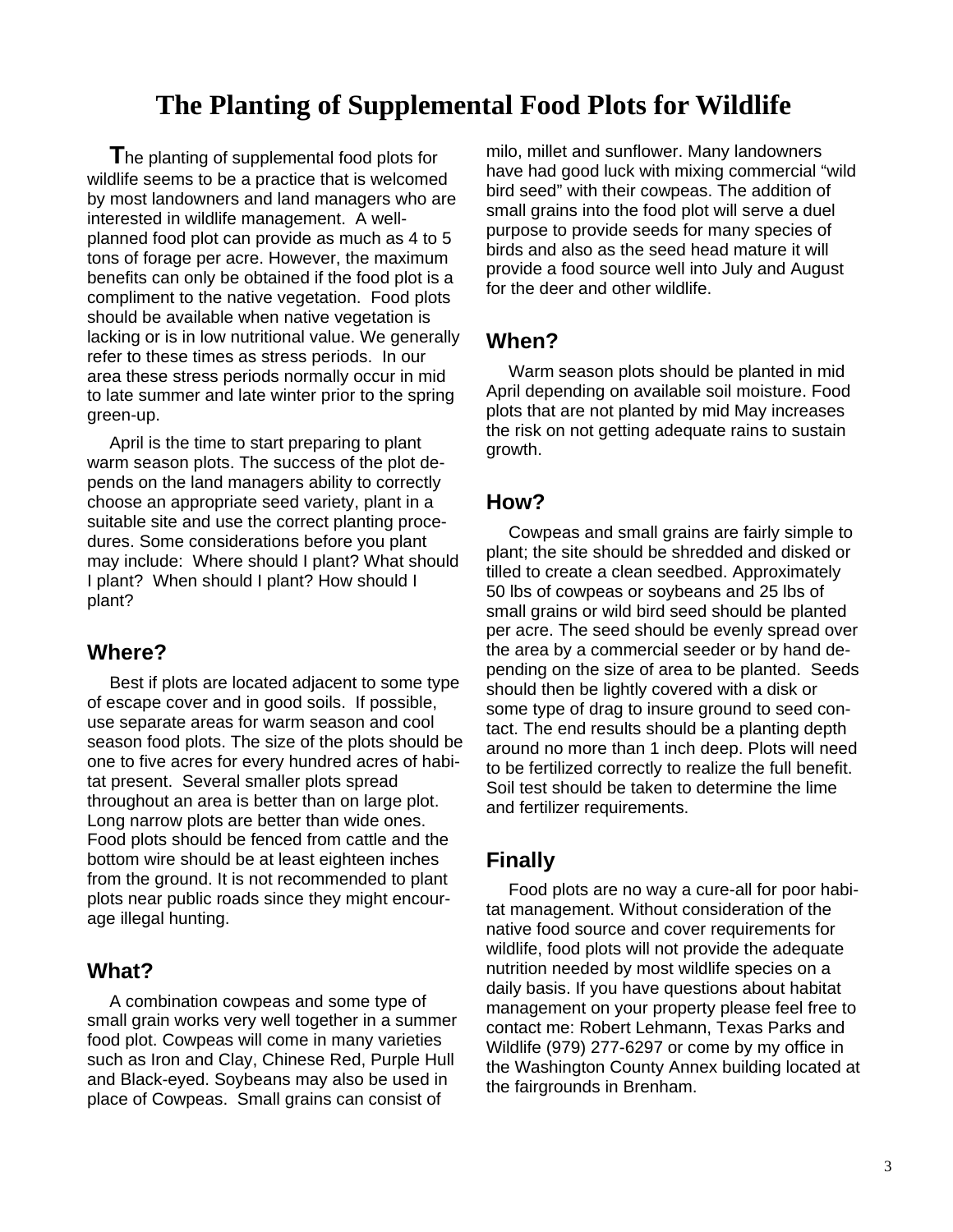### **Fawn Production**

#### Excerpt from **DEER MANAGEMENT IN THE POST OAK BELT TPWD WILDLIFE DIVISION BULLETIN 7000-96**

An adult doe in excellent habitat will normally have 2 fawns in late spring. These fawns are typically kept some distance apart and are hidden in tall grass if available. Fawns have little scent and will remain hidden if supplied with sufficient milk. When they become 4 or 5 weeks old they will begin to follow the doe. Fawns are usually weaned between 4 and 6 months old.

Most doe fawns will reach 6 months of age while the rut is in progress. With adequate nutrition as many as two-thirds of the doe fawns have been known to breed. If bred, doe fawns usually have only one fawn. Under less than optimal conditions or where deer are competing heavily with livestock or other deer, less than 10% of doe fawns will breed and adult does often will have only one fawn.

The number of deer, quality of habitat, degree of livestock competition and weather are common factors in determining the health of a fawn. If these factors are not favorable the fawn will not be born healthy and the doe will not supply enough milk. The fawn then may succumb to exposure and disease, or wander from its hiding place and be killed by predators.

Because of poor habitat management that results in improper nutrition and lack of tall grass cover, fawn production in our area typically averages less than 40 %. In other words only 1 fawn is raised per 3 does. This low production is unnecessary. With proper habitat management, addressing the food and cover requirements, the fawn production can be increased to near 100%.

### **WCWS Calendar**

#### **May 25 - Rainbow Soil: Managing for the Ultimate in Soil Quality**

#### **6:00 pm Social, 6:30 pm Fried Catfish Dinner, 7 pm Program**

Presented by Pat Richardson, PhD. Washington County Event Center, 1305 E. Blue Bell Rd. \$10/per person. *RSVP to County Ag Extension Office 979-277-6212 before May 17*. Joint meeting with NPSOT, Texas Bluebird Society, Texas Master Gardeners, Texas Master Naturalists, Texas Wildlife Association and Washington County Wildlife Society. Sponsored by the Texas Cooperative Extension Service and the Texas Parks & Wildlife Department.

#### **June 16 - Canoe Trip, Kid's Fishing in Stocked Pond, and Nature Outing at Lake Somerville**

Members of WCWS are invited to a field trip for fun and learning at Nails Creek State Park on Lake Somerville Saturday June 16. Adults and Youth over 12 are invited to join a canoe paddling outing down Yegua Creek through vegetation and terrain not seen by many county residents. Birds, snakes, turtles, fish, deer, and wild hogs are also possible sights. It takes about three hours for the trip, so we will gather at the park boat ramp at 8:15 am to sign release forms and board a shuttle to the put-in on the Yegua. We should be back at the boat ramp by noon. Life jackets, canoes, paddles will be provided, or you can bring your own. The canoe trip will be guided by TPWD staff and supported by Texas Master Naturalist members

For those looking for a less strenuous outing, TPWD staff assisted by local members of Texas Master Naturalist program and your WCWS volunteers will have a Kid's Fish activity at pond in the park stocked with bream, small bass, and catfish. Rods, reels, bait will be provided or you can bring your own. It's a fun way to spend the morning with your kids or grandkids or to introduce new friends to the out of doors.

Park entrance fee is \$3/person 13 and older. For those taking the canoe trip and using TPWD canoes and equipment, the fee is \$10/ person. If you bring your own canoe or kayak, there is no fee other than the entrance fee.

Bring a picnic lunch and we can all share a meal together and tell tales about the biggest fish caught or the pretties snake seen.

For more information on the Canoe Trip contact Dave Redden at 979-218-0493 (mobile) 936-878-1988 (home) or e-mail at dredden@tconline.net. For more information on the Kid's Fish, contact Carrie at the Extension Office at 979-277-6212. We will need to know how many people to expect so we can have enough equipment ready for you.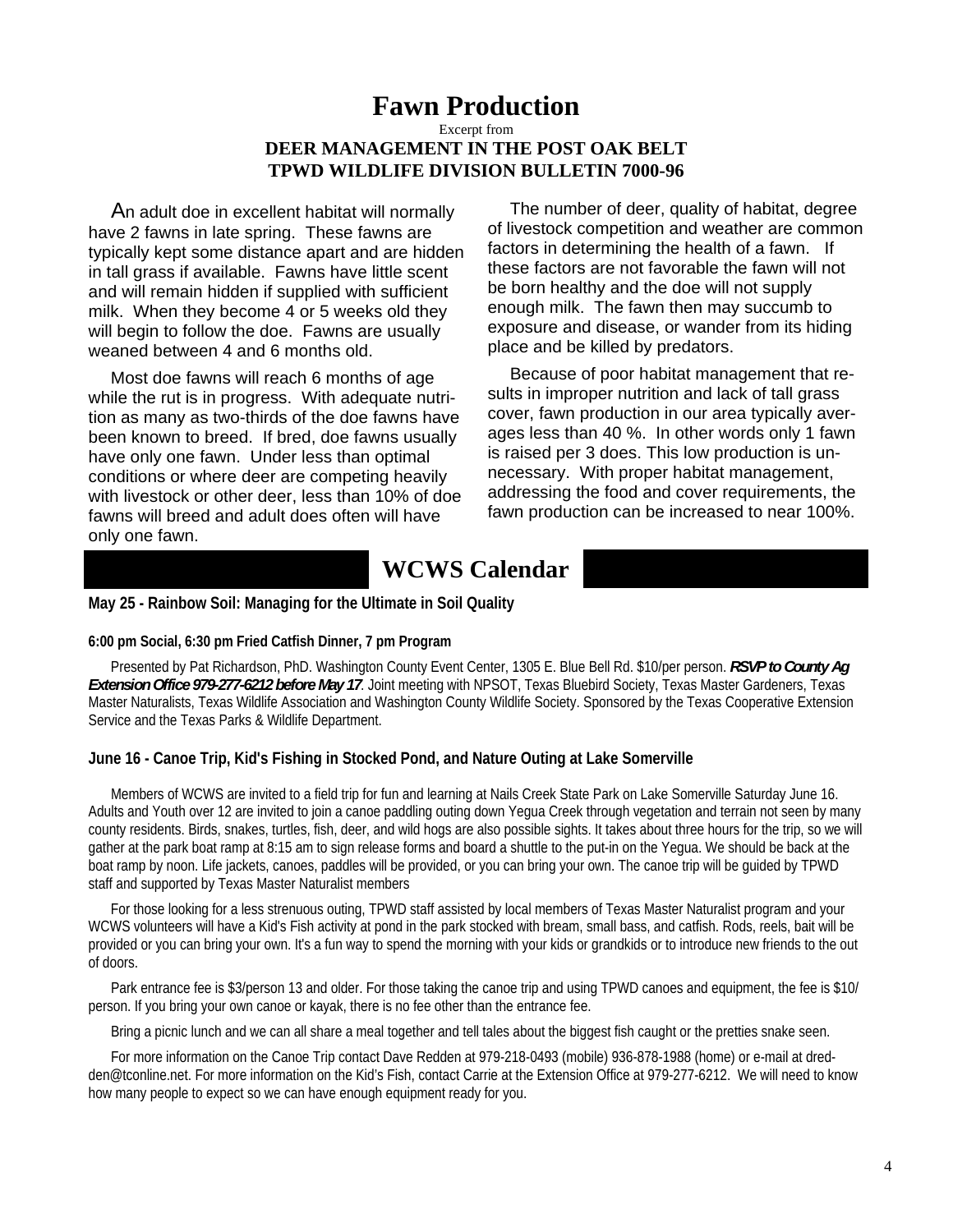# **Washington County Bird Watch**

#### By Darrell Vollert

**S**pring migration for birds is well underway in the Central Brazos Valley, with the last two weeks of April and the first week of May being the peak time. Hawks, shorebirds, hummingbirds, flycatchers, vireos, swallows, and warblers are migrating through right now. These birds are known collec-

tively as neotropical migrants. They are migrating from their wintering grounds in the tropics to their nesting grounds in the temperate zone. Broad-winged Hawks, Upland Sandpipers, Chimney Swifts, Scissor-tailed Flycatchers, White-eyed Vireos, Northern Parulas, Blackand-white Warblers, and Hooded Warblers are just a few of the neotropical migrants that have been seen in the area in recent weeks. In the coming



soon. Painted Buntings are abundant nesters in Washington County. Indigo Buntings nest in riparian areas in the county. Both of these buntings love millet seed. They will eat seed on the ground and in hopper feeders. Eastern Kingbirds, Indigo

> and Painted Buntings, Blue Grosbeaks, Dickcissels, and other birds that nest here are attracted to row crops such as milo, sorghum, wheat, sunflower seed, and corn. They eat tons of insects that infest these crops. ~

*Darrell Vollert is a native of Washington County. He leads private birding tours in Texas, and assists with the coordination of birding field trips for the Texas Ornithological Society in southeast Texas. Look for more birding articles from Darrell in our future newsletters.* 

weeks thrushes, tanagers, grosbeaks, buntings, and orioles will join the others and migrate through the area.

If you do not have your hummingbird feeders up, now is a good time to clean them and fill them with sugar water. Rubythroated Hummingbirds and a few Black-chinned Hummingbirds are migrating through the area. Ruby-throated Hummingbirds nest here. Use four parts water to one part sugar. Avoid using red food coloring. Food coloring damages their little kidneys. There is enough red coloration on hummingbird feeders to attract them. Native plants that are attractive to hummingbirds include salvias, hummingbird bush, turk's cap, cigar plant, firecracker fern, and fire spike. All of these natives do well in our soils.

#### Painted Buntings and Indigo Buntings will be arriving very

#### *(Continued from page 1)*

properties are managed as one large property, except by many managers. For example, in general, deer require an optimum of 50 percent brushy cover. A large property would have a good arrangement of cover if it were distributed throughout the ranch, rather than all lumped into one corner. A small property might be comprised of 100 percent brushy cover but is too small to otherwise meet all the requirements of a deer's home range, while a neighboring property of equal size may be mostly open comprising better quail habitat. And so forth. A good wildlife management plan is all it takes in either case.

There are variables such as soil types that will have a bearing on just how much habitat diversity can be created on A field trip is scheduled to coincide with the peak of migration in the Central Brazos Valley. The trip will be held in the Brazos Bottoms east of Chappell Hill on Saturday, May 5th. The trip is limited to 10 participants and the cost is \$15.00 per person. The duration is 8am-11am.

Contact Darrell Vollert at 979-251-4986 or visit his website at: www.DarrellVollertNatureTours.com for more information. Darrell's bird guiding services are available for individual and small group trips to the Upper Texas Coast, East Texas Pineywoods, Texas Hill Country, and the Central Brazos Valley.

a given property. For example, chalky/gravelly soils are not as productive as combinations of clay, sandy, and loamy soils. Combinations of clay, silty, and peaty soils make good ponds, wetlands and moist soil areas. In actuality, several soil types comprising a property lend more to habitat diversity.

No matter the property, habitat diversity and wildlife can be enhanced. The degree of management and expense will be driven by the factors discussed heretofore.~

*Both Holman and Homerstad are members of the TOWMA Adivisory Committee. Holman is past president and co-founder of his local WMA and is a ranch broker. Homerstad spent 33 years as a wildlife biologist with TPWD before retiring in 2006 as TPWD Techincal Guidance Biologist.*